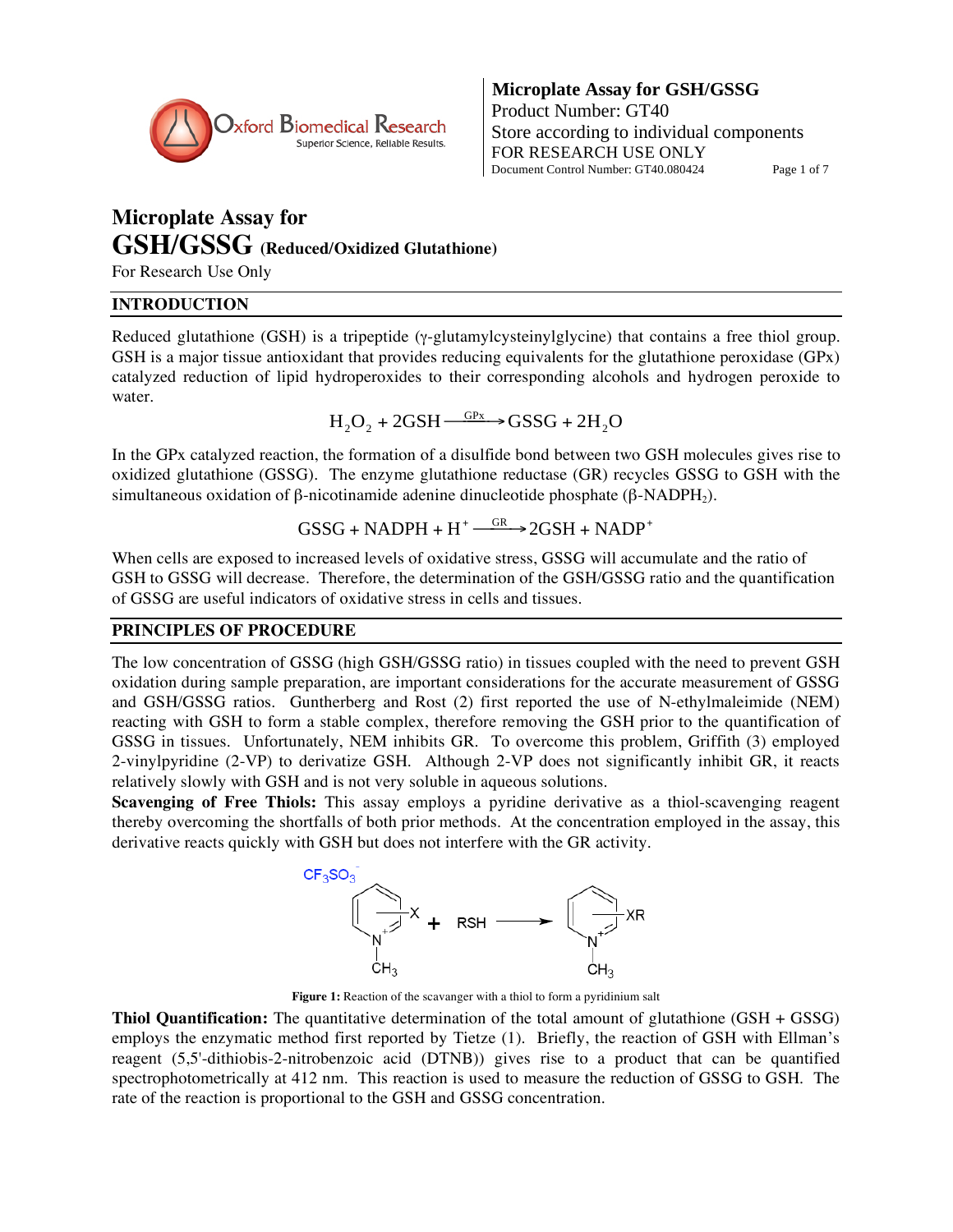# **MATERIALS PROVIDED**

| Component           | Description                                                      | Volume           | Storage         | Cat no.           |
|---------------------|------------------------------------------------------------------|------------------|-----------------|-------------------|
| <b>Assay Buffer</b> | General buffer used to dilute samples and reagents               | $100 \text{ mL}$ | $4^{\circ}$ C   | GT40a             |
| <b>Standard</b>     | 10 $\mu$ M GSSG standard working solution                        | 500 $\mu$ L      | $-20^{\circ}$ C | GT40 <sub>b</sub> |
| <b>Scavanger</b>    | Thiol scavanger to keep GSSG in its oxidized form                | $3.0 \text{ mL}$ | $4^{\circ}$ C   | GT40c             |
| <b>DTNB</b>         | Lyopholized 5,5'-dithiobis-2-nitrobenzoic acid                   | 1 vial           | $4^{\circ}$ C   | GT40d             |
| <b>5% MPA</b>       | Metaphosphoric acid solution used to deproteinate samples        | $20 \text{ mL}$  | $4^{\circ}$ C   | GT40e             |
| <b>Reductase</b>    | Recombinant glutathione reductase                                | $35 \mu L$       | $-20^{\circ}$ C | GT40f             |
| <b>NADPH</b>        | Lyopholized $\beta$ -nicotinamide adenine dinucleutide phosphate | 1 vial           | $-20^{\circ}$ C | GT40g             |

# **MATERIALS NEEDED BUT NOT PROVIDED**

- 1. Microplate reader with 412 or 405 nm filter and kinetic reading capabilities
- 2. Microcentrifuge capable of 1000 x *g* or greater
- 3. Polypropylene microcentrifuge tubes
- 4. Adjustable micropipettes

# **STORAGE**

- 1. Store the components of this kit at the temperatures specified on the labels.
- 2. Unopened reagents are stable until the indicated kit expiration date.

### **WARNINGS AND PRECAUTIONS**

- 1. Use aseptic technique when opening and dispensing reagents.
- 2. This kit is designed to work properly as provided and instructed. Additions, deletions or substitutions to the procedure or reagents are not recommended, as they may be detrimental to the assay.

### **PROCEDURAL NOTES**

- 1. If a plate reader with a 412 nm filter is not available, a 405 nm filter will be adequate.
- 2. Reagents can be used immediately upon removal from refrigeration.
- 3. To minimize errors in absorbance measurements due to handling, wipe the exterior bottom of the microplate wells with a lint-free paper towel prior to inserting into the plate reader.

# **SAMPLE COLLECTION AND STORAGE**

The following protocols are for whole blood sample preparation. See **NOTES REGARDING SAMPLES** for additional information regarding the use of whole blood and guidelines for using other sample types.

# **GSSG Sample:**

- 1. Add 30  $\mu$ L of Scavenger to a microcentrifuge tube.
- 2. Carefully add 100  $\mu$ L of whole blood to the bottom of the centrifuge tube and mix gently.
- 3. Freeze sample at –70°C; it is stable for at least 30 days.

# **GSH Sample:**

- 1. Carefully add 50  $\mu$ L of whole blood to the bottom of a microcentrifuge tube.
- 2. Freeze the sample at  $-70^{\circ}$ C; it is stable for at least 30 days.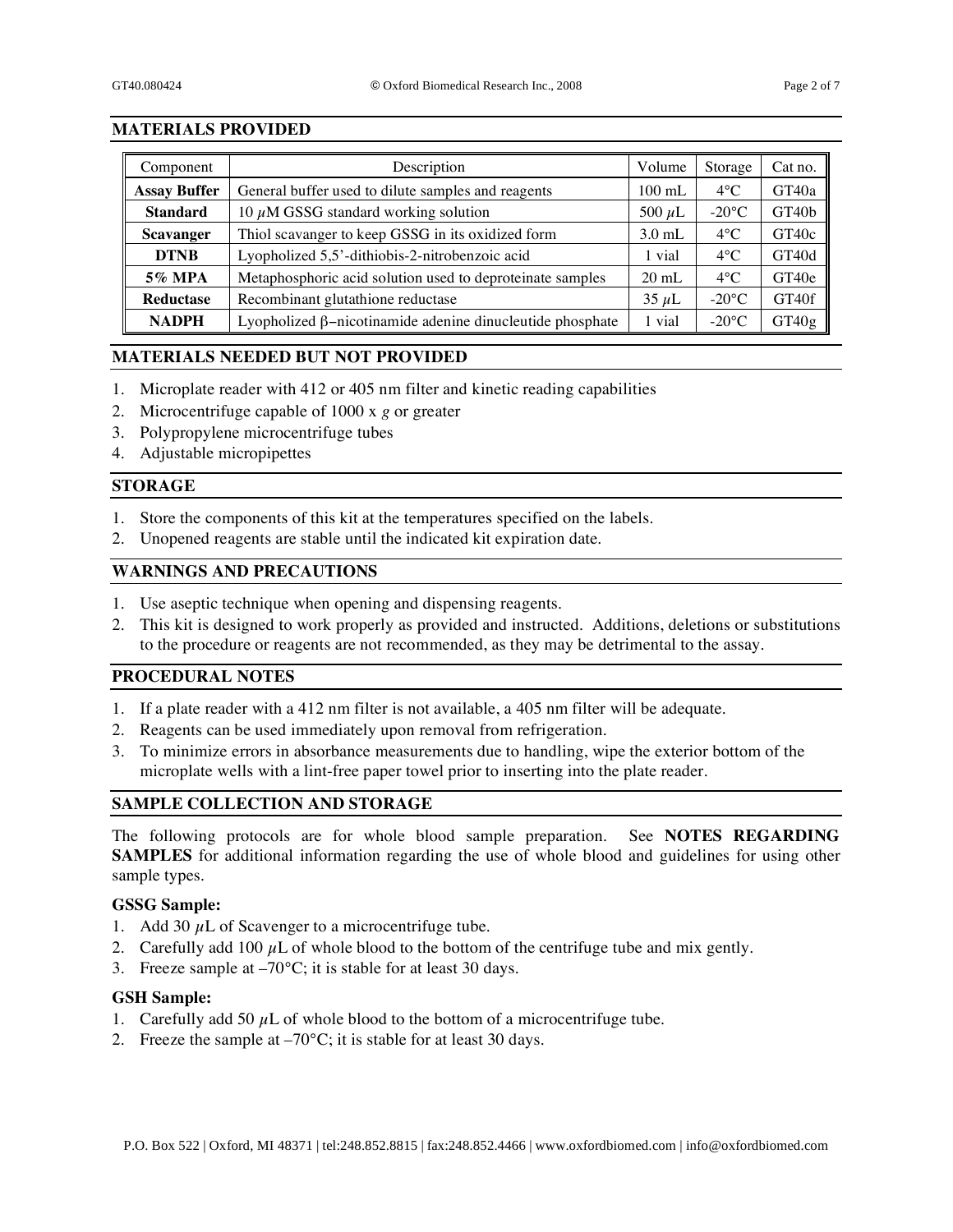### **NOTES REGARDING SAMPLES:**

**Freezing Step:** Freezing and thawing will lyse the red blood cells and maximize the concentration of GSSG in the sample.

**Frozen Samples:** Blood samples that have been frozen without prior treatment with the Scavenger are not ideal for the GSSG assay, although the Scavenger can be added to frozen samples before they thaw. This will result in a reduction of GSSG and an increase in GSH in the sample.

**GSH Linearity:** Because GSH is present at high concentrations in whole blood, the whole blood sample should be diluted significantly (typically  $> 1:200$ ) in order to obtain a linear reaction rate.

**Sample Stability:** Glutathione and oxidized glutathione are relatively stable in intact "resting" cells for up to 24 hr at 4°C. The stability of "elevated" GSSG in the intact red blood cell has not been determined. It is recommended that blood samples be treated with the Scavenger as soon as possible and frozen immediately. Upon disruption of the cell, GSH is rapidly oxidized. Therefore, to minimize the *in vitro* oxidation of GSH to GSSG, the Scavenger should be added to the sample prior to lysis or homogenization.

**Tissue Samples:** The quantification of the GSH/GSSG ratio in tissue samples has not been thoroughly studied using this specific protocol and may vary depending on tissue or cell culture conditions. The following issues need to be considered when preparing tissue samples for analysis:

- 1. GSH oxidation occurs rapidly *in vitro* in disrupted tissues. The Scavenger should therefore be added as quickly as possible.
- 2. GSSG diffusion from the cells during sample preparation may result in underestimating the GSSG concentration. This should not be a major issue except for extensively washed cell preparations.
- 3.  $\gamma$ -Glutamyltranspeptidase, a membrane bound enzyme expressed at high levels in kidney, pancreas, ciliary body, choroids plexus, intestinal epithelia, bile duct, lymphoid and many tumor cells, metabolizes GSH (5), thereby reducing the levels measured by this assay, with the level of reduction dependent on time, temperature and the sample preparation protocol.

**Normal Plasma:** The amount of GSSG present in normal resting plasma is at or below the lowest level of detection for the assay.

**Urine Samples:** The amount of GSSG present in urine is not detectable.

# **SAMPLE PREPARATION**

# **GSSG Sample:**

- 1. Thaw the GSSG sample (130  $\mu$ L), mix immediately, and incubate at room temperature for 5-10 minutes.
- 2. Add 270  $\mu$ L ice-cold 5% MPA to the tube and vortex briefly. (Dilution Factor = 4)
- 3. Centrifuge at 1000 x *g* and 4°C for 10 minutes.
- 4. Add 50  $\mu$ L of the supernatant to 700  $\mu$ L Assay Buffer in a new microcentrifuge tube. (Dilution Factor  $= 15$ , therefore making the final Dilution Factor  $= 60$ )
- 5. Place the diluted extract on ice until use.

# **GSH Sample:**

- 1. Thaw the GSH sample (50  $\mu$ L) and mix immediately.
- 2. Add 350  $\mu$ L ice-cold 5% MPA to the microcentrifuge tube and vortex briefly. (Dilution Factor = 8)
- 3. Centrifuge at 1000 x *g* and 4°C for 10 minutes.
- 4. Add 25  $\mu$ L of the supernatant to 1.5 mL Assay Buffer in a new microcentrifuge tube. (Dilution Factor  $= 61$ , therefore making the final Dilution Factor  $= 488$ )
- 5. Place the diluted extract on ice until use.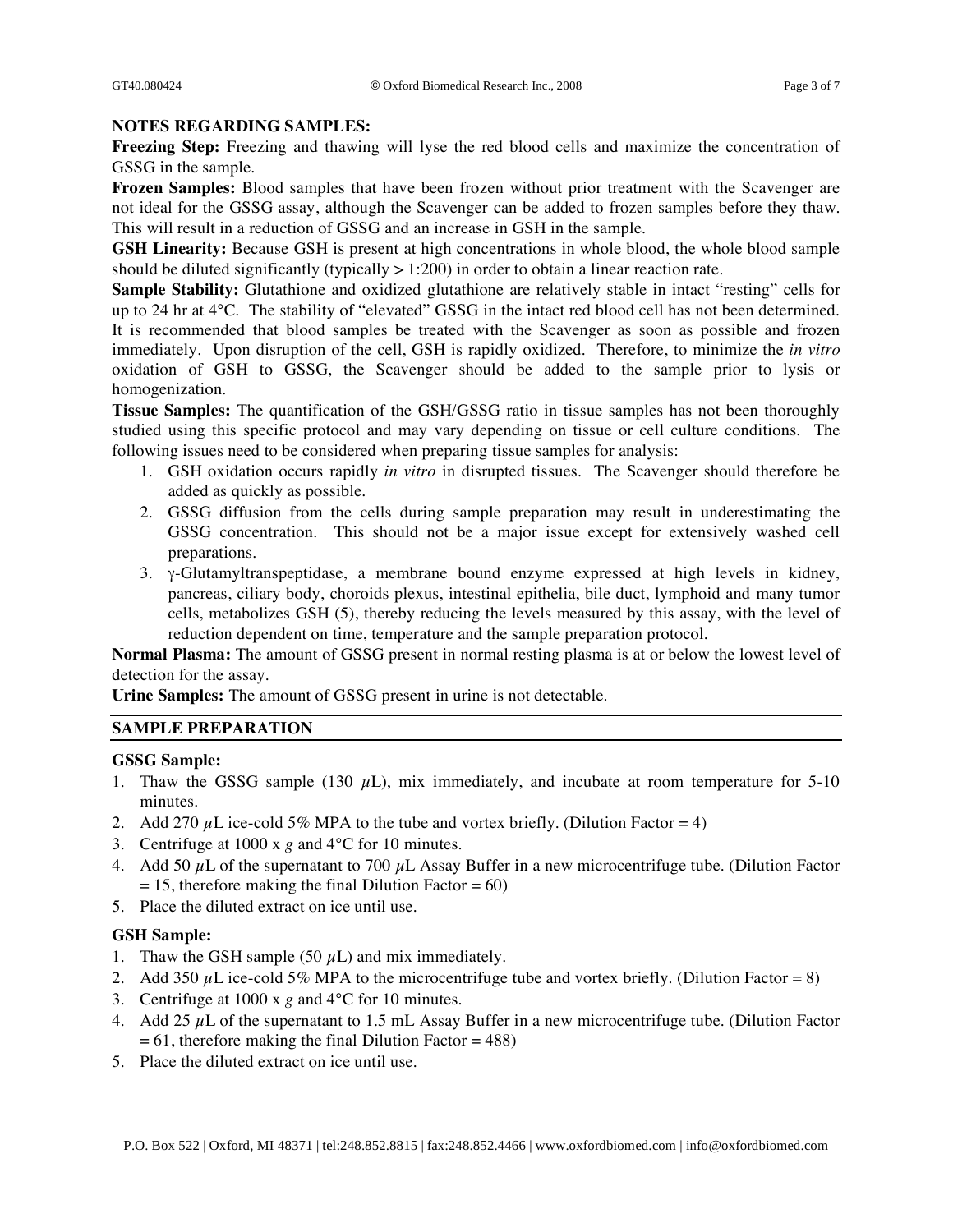# **REAGENT PREPARATION**

- 1. **NADPH:** Reconstitute contents of the vial with 500  $\mu$ L Assay Buffer. Add this to 5.5 mL Assay Buffer and vortex. Leave on ice.
- 2. **Reductase:** Add 30 μL Reductase to 6 mL Assay Buffer. Leave on ice.
- 3. **DTNB:** Reconstitute contents of the vial with 500 μL Assay Buffer. Add this to 5.5 mL Assay Buffer and vortex. Leave at room temperature.

# **STANDARD CURVE PREPARATION**

Set up for the standard curve by labeling dilution tubes and dispensing the indicated volumes of Assay Buffer and 10 µM GSSG Standard Stock according to Table 1 below.

|                | <b>GSH</b>    | <b>GSSG</b>   | Assay         | Volume of 10    | Final     |
|----------------|---------------|---------------|---------------|-----------------|-----------|
| Standard       | Concentration | Concentration | <b>Buffer</b> | $\mu$ M GSSG    | Volume    |
|                | $(\mu M)$     | $(\mu M)$     | $(\mu L)$     | Stock $(\mu L)$ | $(\mu L)$ |
| S <sub>7</sub> | 3.0           | 1.5           | 850           | 150             | 1000      |
| $S_6$          | 2.0           | 1.0           | 900           | 100             | 1000      |
| S <sub>5</sub> | 1.5           | 0.75          | 925           | 75              | 1000      |
| $S_4$          | 1.0           | 0.50          | 950           | 50              | 1000      |
| $S_3$          | 0.5           | 0.25          | 975           | 25              | 1000      |
| S <sub>2</sub> | 0.25          | 0.125         | 987.5         | 12.5            | 1000      |
| S <sub>1</sub> | 0.10          | 0.05          | 995           | 5               | 1000      |
| B <sub>0</sub> | 0.0           | 0.0           | 1000          |                 | 1000      |

 **Table 1:** Standard Curve Preparation

# **ASSAY PROCEDURE**

- 1. Add 50  $\mu$ L of standards, samples, or blank to the corresponding wells on the microplate.
- 2. Add 50  $\mu$ L DTNB Solution to each well.
- 3. Add 50  $\mu$ L Reductase Solution to each well.
- 4. Mix by tapping the plate or placing the plate on an orbital shaker and incubate at room temperature for 5 minutes.
- 5. Add 50  $\mu$ L NADPH Solution to each well.
- 6. Place the plate in a kinetic plate reader and record the change of absorbance at 412 nm by taking readings every minute for 10 minutes. If a kinetic plate reader is not available, take a reading at zero minutes and another at 10 minutes. A 405 nm filter will also work if a 412 nm is not available.

|   |                                          | $\overline{2}$ |  | 3 4 5 6 7 8 9 10 11 12                                                                                                                                                                                                 |  |  |  |  |
|---|------------------------------------------|----------------|--|------------------------------------------------------------------------------------------------------------------------------------------------------------------------------------------------------------------------|--|--|--|--|
|   | $\mathbf{A}$   $\mathbf{B}$ <sup>0</sup> |                |  | B <sub>0</sub> U <sub>1</sub> U <sub>1</sub> U <sub>9</sub> U <sub>9</sub> U <sub>17</sub> U <sub>17</sub> U <sub>25</sub> U <sub>25</sub> U <sub>25</sub> U <sub>33</sub> U <sub>33</sub>                             |  |  |  |  |
| R |                                          |                |  | $S_1$ $S_1$ $U_2$ $U_2$ $U_{10}$ $U_{10}$ $U_{18}$ $U_{18}$ $U_{26}$ $U_{26}$ $U_{34}$ $U_{34}$                                                                                                                        |  |  |  |  |
|   |                                          |                |  | $C$ $S_2$ $S_2$ $U_3$ $U_3$ $U_{11}$ $U_{11}$ $U_{19}$ $U_{19}$ $U_{27}$ $U_{27}$ $U_{35}$ $U_{35}$                                                                                                                    |  |  |  |  |
|   |                                          |                |  | $\mathbf{D}$   S <sub>3</sub> S <sub>3</sub> U <sub>4</sub> U <sub>4</sub> U <sub>12</sub> U <sub>12</sub> U <sub>20</sub> U <sub>20</sub> U <sub>28</sub> U <sub>28</sub> U <sub>36</sub> U <sub>36</sub>             |  |  |  |  |
|   |                                          |                |  | <b>E</b>   S <sub>4</sub> S <sub>4</sub> U <sub>5</sub> U <sub>5</sub> U <sub>13</sub> U <sub>13</sub> U <sub>13</sub> U <sub>21</sub> U <sub>21</sub> U <sub>29</sub> U <sub>29</sub> U <sub>37</sub> U <sub>37</sub> |  |  |  |  |
| F |                                          |                |  |                                                                                                                                                                                                                        |  |  |  |  |
|   |                                          |                |  | <b>G</b>   S <sub>6</sub> S <sub>6</sub> U <sub>7</sub> U <sub>7</sub> U <sub>15</sub> U <sub>15</sub> U <sub>23</sub> U <sub>23</sub> U <sub>23</sub> U <sub>31</sub> U <sub>31</sub> U <sub>39</sub> U <sub>39</sub> |  |  |  |  |
|   |                                          |                |  | S7 S7 U8 U8 U16 U16 U24 U24 U32 U32 U40 U40                                                                                                                                                                            |  |  |  |  |

**Scheme I:** Sample Plate Layout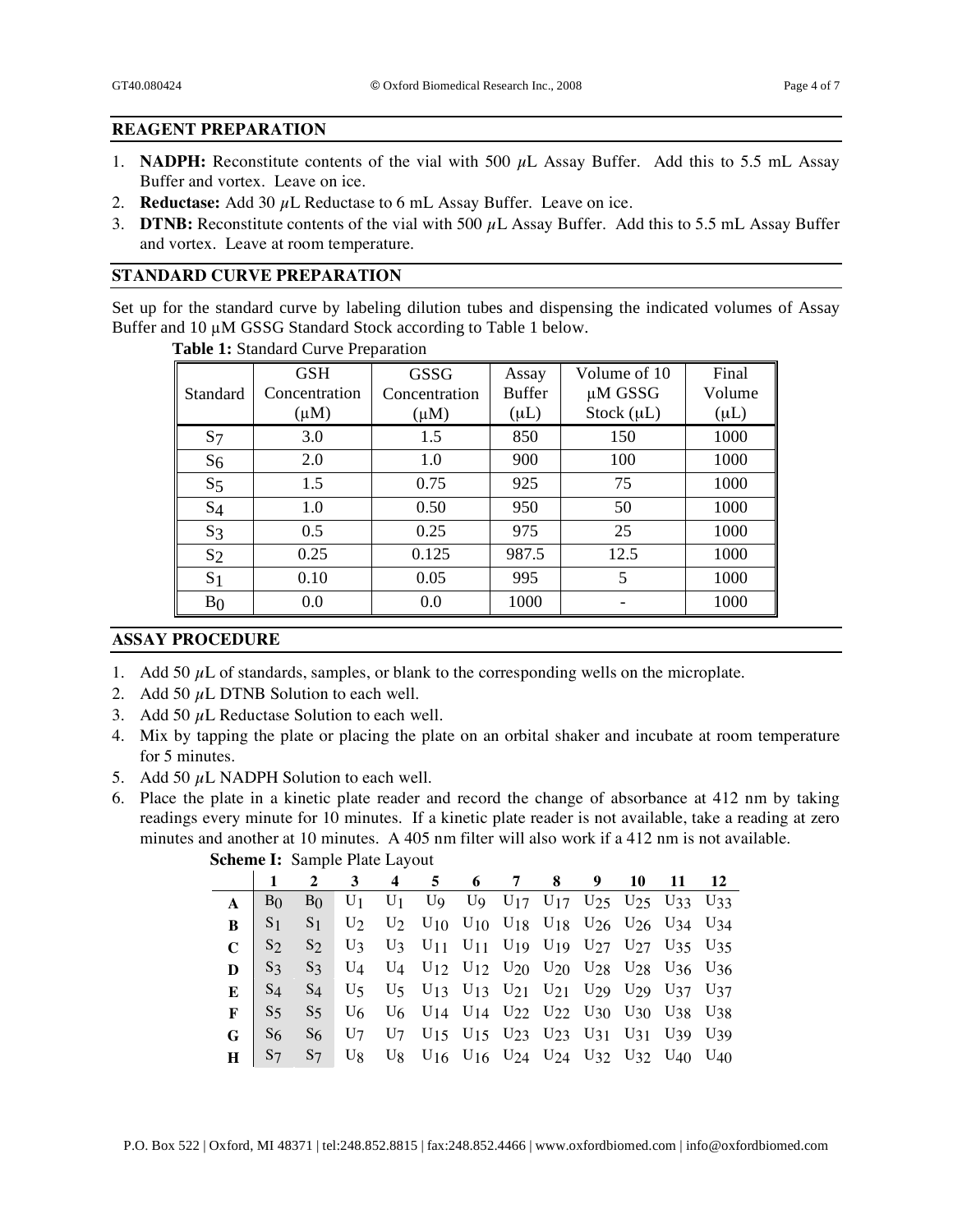# **CALCULATIONS**

### **1. Rate Determination (Mean V):**

The change in absorbance, or optical density (OD), is a linear function of the GSH concentration in the reaction mixture. It is described by the following linear regression equation (in the form of y=mx+b) in which the slope of the regression equation is equal to the rate:

### **OD = Slope x Minutes + Intercept**

Many plate readers can calculate the rate for you. The y-intercepts for these rate curves should not be used because they are dependent on the DTNB background and the time interval between the addition of the NADPH (start of the reaction) and the first recorded measurement. Examples are provided below for the determination of total GSH (GSH + GSSG in the absence of the thiol scavenger) and GSSG (determined with use of the thiol scavenger) by linear regression analysis using the equation given above.



 $GSH_t$ :  $OD = 0.1368$  x Minutes + 0.2408. Therefore, the rate for the  $GSH_t$  sample is 0.1368. GSSG: OD =  $0.0164$  x Minutes + 0.222. Therefore, the rate for the GSSG sample is 0.0164.

# **2. Calibration Curves:**

The GSH/GSSG assay uses an eight-point standard curve for both  $GSH<sub>t</sub>$  and  $GSSG$  determinations. For each concentration of GSH, the <u>Net Rate</u> is the difference between the sample or standard rate and the blank  $(B<sub>0</sub>)$  rate.

| $\frac{1}{2}$ and $\frac{1}{2}$ builded $\frac{1}{2}$ builded $\frac{1}{2}$ |             |              |        |                 |  |  |  |
|-----------------------------------------------------------------------------|-------------|--------------|--------|-----------------|--|--|--|
| <b>Standard</b>                                                             | $\mu$ M GSH | $\mu$ M GSSG | Rate   | <b>Net Rate</b> |  |  |  |
| B <sub>0</sub>                                                              | 0.00        | 0.00         | 0.0128 | 0               |  |  |  |
| S <sub>1</sub>                                                              | 0.10        | 0.05         | 0.0176 | 0.0048          |  |  |  |
| $S_2$                                                                       | 0.25        | 0.125        | 0.0259 | 0.0131          |  |  |  |
| $S_3$                                                                       | 0.50        | 0.25         | 0.0407 | 0.0279          |  |  |  |
| $S_4$                                                                       | 1.0         | 0.50         | 0.0665 | 0.0537          |  |  |  |
| S <sub>5</sub>                                                              | 1.5         | 0.75         | 0.0928 | 0.0800          |  |  |  |
| S <sub>6</sub>                                                              | 2.0         | 1.0          | 0.1157 | 0.1029          |  |  |  |
| $S_7$                                                                       | 3.0         | 1.50         | 0.1635 | 0.1507          |  |  |  |

|  | Table 2: Sample Standard Curve |
|--|--------------------------------|
|--|--------------------------------|

Because the concentration of GSSG is much lower in the reaction mixture compared to GSH, it is recommended that selected data ranges from the calibration curve be plotted separately. For GSH<sub>t</sub>, perform linear regression on a three-point curve using the 0, 0.50, 0.75, 1.0, and 1.50  $\mu$ M GSSG (0, 1.0, 1.5, 2.0, and 3.0  $\mu$ M GSH) data points (Figure 7). In the case of GSSG, use the 0, 0.05, 0.125, and 0.25  $\mu$ M GSSG data points (Figure 8). Please see next page for figures.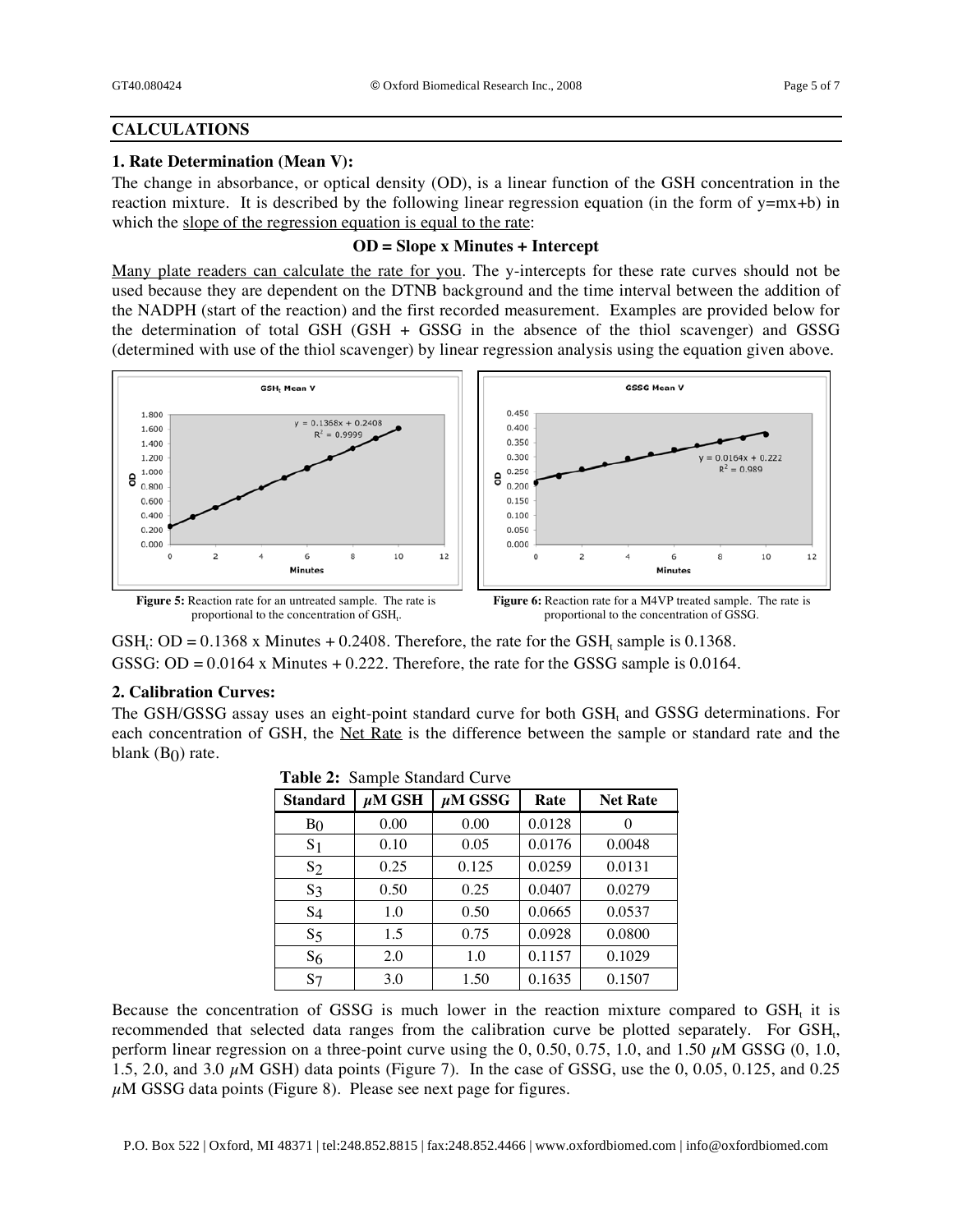

**Figure 7:** A five-point calibration curve of Net Rate vs. μM GSH used to determine the concentration of GSH.

#### **3. GSH, and GSSG Concentrations:**

The general form of the regression equation describing the calibration curve is:

#### **Net Rate = Slope x GSH + Intercept**

Therefore, to calculate the total GSH (GSH<sub>t</sub>) or GSSG concentration from the GSH calibration curve:

$$
GSH = \frac{\text{Net Rate} - \text{Intercept}}{\text{Slope}} \cdot \text{Dilution Factor}
$$

For example, in the experiment depicted in Figure 5, the net rate of change for the  $GSH<sub>t</sub>$  sample is 0.1368  $-0.0128$  or 0.124. Using the calibration curve shown in Figure 7, the GSH, can be calculated as follows:

$$
GSHt = \frac{0.124 - 0.0023}{0.0501} \cdot 488 = 1185.4 \text{ }\mu\text{M}
$$

Similarly, from the rate of change for the GSSG sample in Figure 6 is 0.0164 – 0.0128 or 0.0036. Using the calibration curve shown in Figure 8, the GSSG concentration can be calculated as shown below. Note the dilution factor correction that accounts for the conversion of GSH to GSSG; 60-fold dilution divided by 2 GSH molecules per GSSG molecule.

GSSG = 
$$
\frac{0.0036 + 0.0005}{0.1124} \cdot 30 = 1.094 \mu M
$$

# **4. GSH/GSSG Ratio:**

The GSH/GSSG Ratio is calculated by dividing the difference between the GSH, and GSSG concentrations by the concentration of GSSG.

$$
Ratio = \frac{GSH_t - 2GSSG}{GSSG}
$$

The GSH/GSSG ratio for the sample data is:

Ratio = 
$$
\frac{1185.4 - 2(1.094)}{1.094} = 1081.5
$$



**Figure 8:** A four-point calibration curve of Net Rate vs. μM GSSG used to determine the concentration of GSSG.